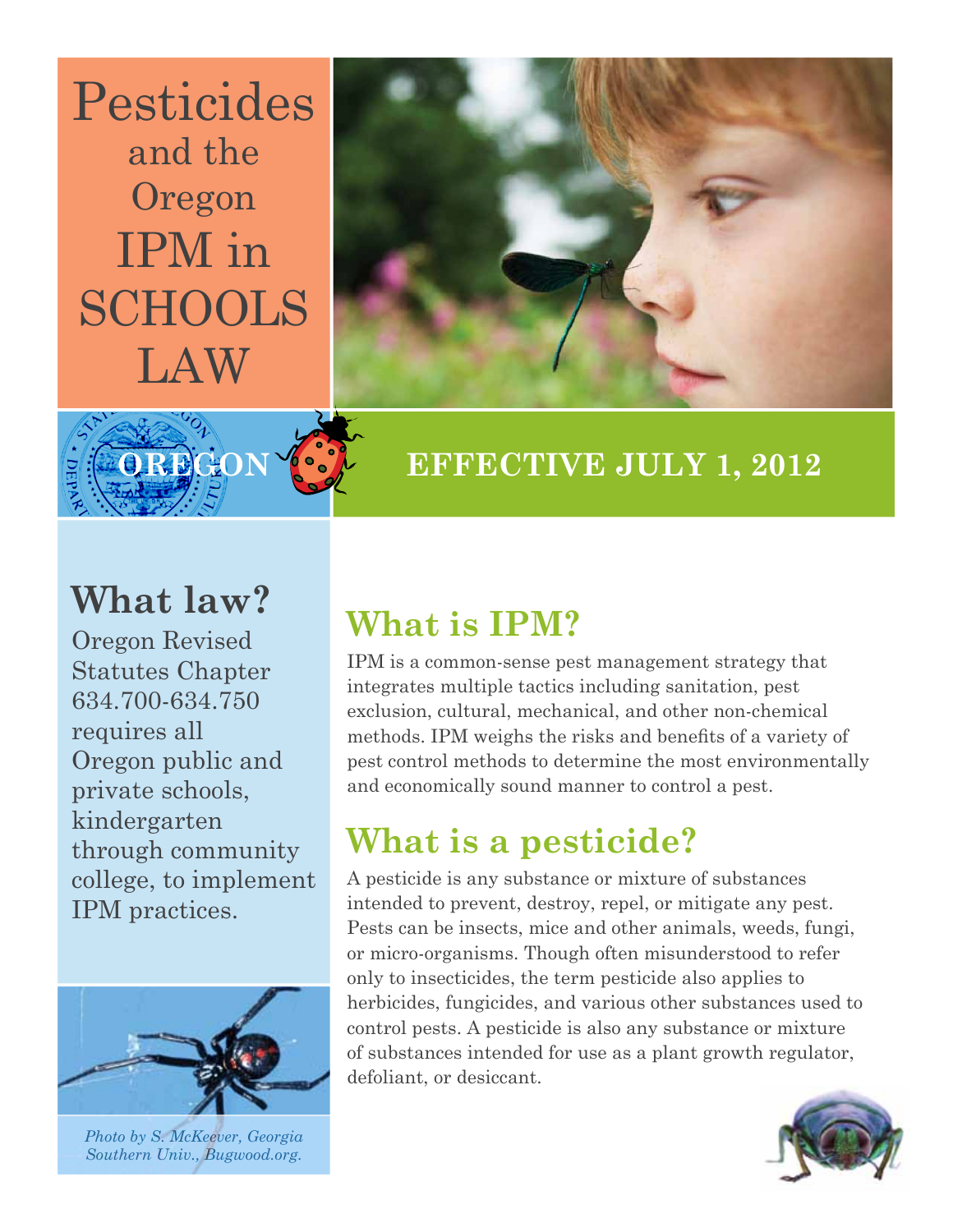

*Apply pesticides according to the product label directions. The label is the law!*

## **Pesticide licensing requirements…**

#### **…for public school employees**

Previously, public pesticide applicator licensing was required if a public school employee used power equipment to apply any general use pesticide or if a restricted use pesticide was applied. The new IPM in schools law (ORS 634.700) now requires a public pesticide applicator license or trainee license for every public school employee applying "low-impact" pesticides (except antimicrobials). These more stringent licensing requirements go into effect July 1, 2012.

#### **…for private school employees**

Employees of private schools must be have a valid commercial pesticide applicator license to apply any "low-impact" pesticides (except antimicrobials) to private school property.

#### **…for companies contracted to conduct pesticide applications on school property**

If a company is hired to apply "low-impact" pesticides on school property, the company must be licensed as a commercial pesticide operator and each individual applicator (person) must be licensed as a commercial pesticide applicator or trainee. The licensing status of both the company and applicator or trainee should be verified by checking the Oregon Department of Agriculture website:

http://oregon.gov/ODA/PEST/licensing index.shtml



When pesticide applications are necessary, they must be used in accordance with state and federal law.

#### Pest emergency

A pest emergency is "an urgent need to eliminate or mitigate a pest situation that threatens the health or safety of students. staff, faculty members, or members of the public using the campus; or the structural integrity of campus facilities."

There are allowances to posting and notification requirements when pest emergencies exist.

*Photo by D. Cappaert. Michigan State University, Bugwood.org.*



Published April 2012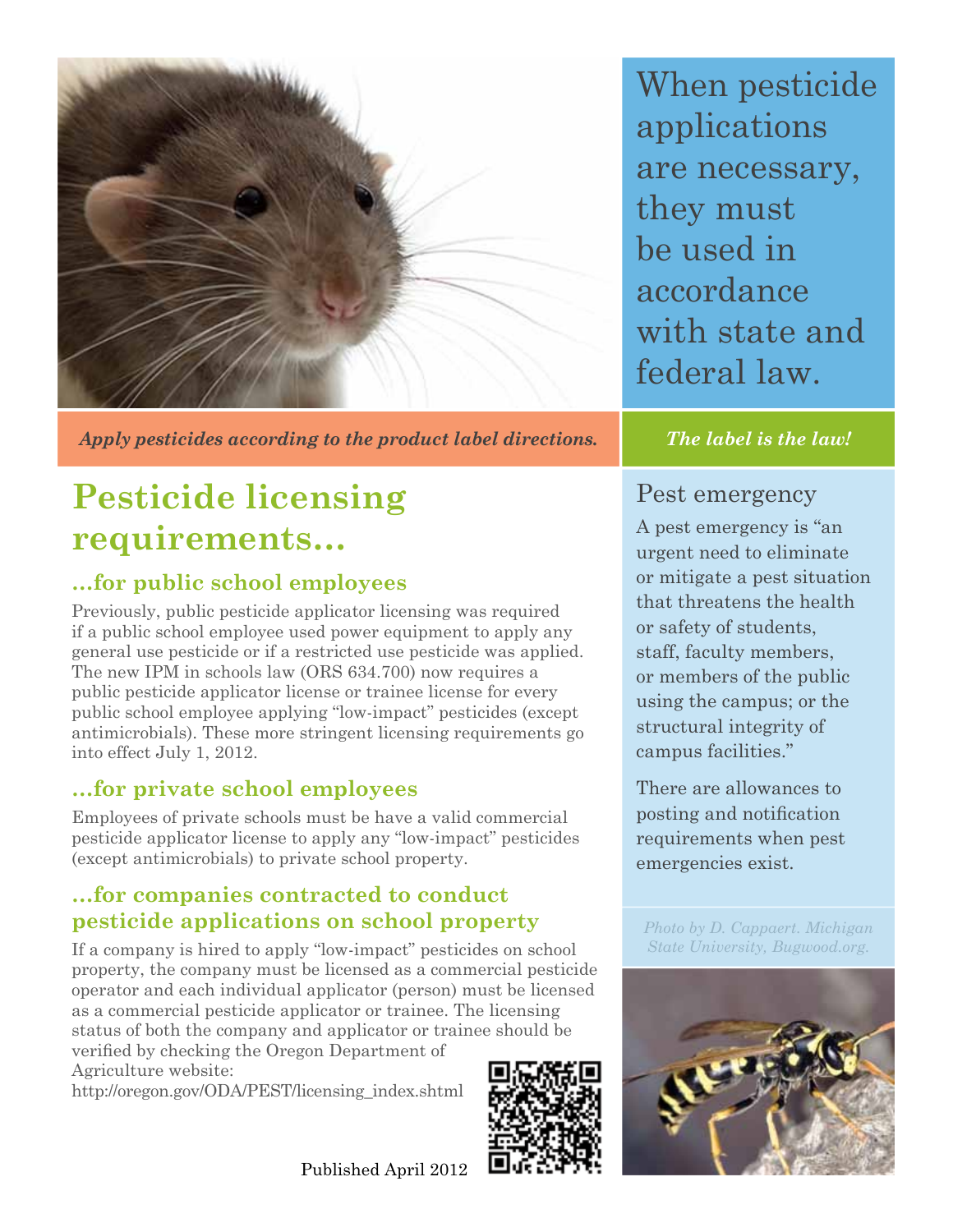*Photo by J Berger, Bugwood.org.*



*Licensing*

Pesticide applicator licenses are specific to the type of application and the treatment site.

Both public and commercial pesticide applicator licenses are category-specific, which means that a pesticide applicator may need to have several category designations on his or her license to treat different sites (Ornamental  $&$  Turf-Herbicide, IIHS-General, etc.). Each category requires taking and passing a separate category-specific exam.



## Do it right. **Written notification**

At a minimum, the school IPM plan coordinator shall give written notice of proposed pesticide applications to parents and guardians of minor students, adult students, school administrators, faculty members, and staff members. The notice must reach the intended recipient at least 24 hours before the pesticide application occurs. The notice must include:

- the name of the pesticide product
- type of pesticide
- the EPA registration number of each product
- the expected area of application
- the expected date of application
- the reason for the application.

This written notice may be given by any reasonable means. including but not limited to, electronic mail.

#### **Warning signs**

Warning signs must be posted around the pesticide application areas at least 24 hours before the pesticide application occurs and removed no earlier than 72 hours after the application. A warning sign must include: "Warning: Pesticide-Treated Area," the expected or actual date and time for the application, and the telephone number of a contact person.

#### **Recordkeeping**

In addition to records required by ORS  $634.146$ , the following specific information is to be kept on file at the school where the pesticide application occurred and at the office of the IPM plan coordinator:

- a copy of the label of the pesticide product applied
- a copy of the product's material safety data sheet (MSDS)
- the pest condition that prompted the application
- the product brand name and EPA registration number
- the amount and concentration of product applied (approximate amount if aerosol, gel, etc.)
- a description of the area on campus where the application was made
- the type of application and whether the application proved effective (equipment or method of application)
- $\cdot$  the name(s) of the person(s) applying the pesticide
- the pesticide applicator license numbers of the person(s) applying the pesticide
- the dates and times for the placement and removal of warning signs
- copies of all required notices and the dates notices were given.

The Oregon IPM in schools law requires that the records outlined above must be kept on file at the school for four years.